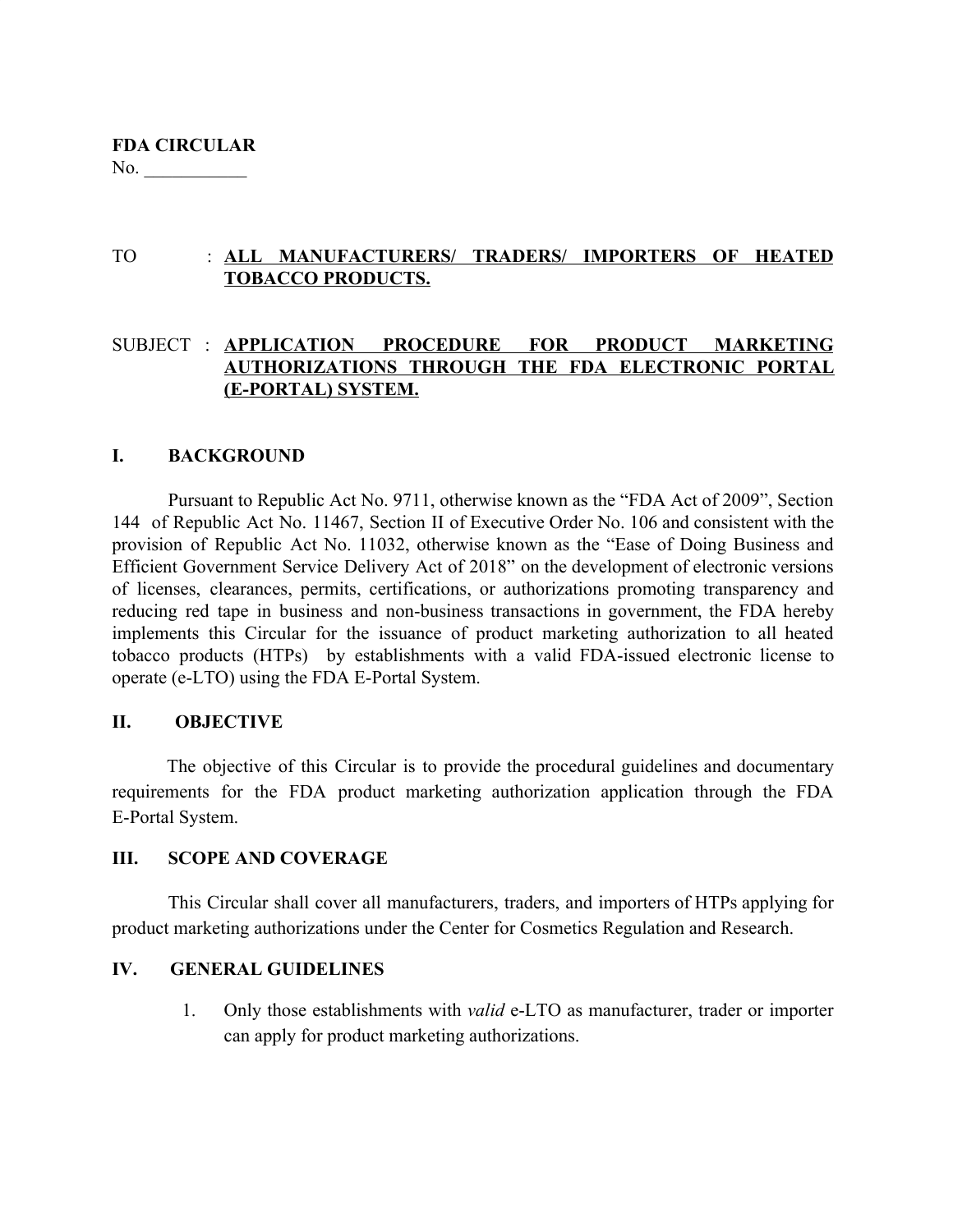- 2. Heated tobacco products (HTPs) not bearing and not marketed with therapeutic or health claims shall be registered per refill/cartridge-device combination (e.g. refill/cartridge variant  $1 +$  device model 1) and shall be filed under a single application, with the issuance of an FDA Electronic Registration Number (FERN) after compliance to the set standards and requirements.
- 3. Identical products manufactured in different sites or imported by different companies shall be registered separately.
- 4. Applicants are required to provide true, correct, updated, and complete information pertaining to their type of application.
- 5. Submission of application shall be done using the FDA e-Portal system, accessible through [https://eportal2.fda.gov.ph.](https://eportal2.fda.gov.ph/)
- 6. Documents uploaded to the system must conform to the following specifications:
	- 6.1. Documents must be in PDF file format and .png (for images), free from bugs, viruses, and the like that may jeopardize the system of the FDA.
	- 6.2. Documents must be scanned and saved in PDF file format at 100-150 dots-per-inch (dpi).
	- 6.3. Document filenames of documents shall be less than 40 characters in length, and shall not contain the following characters:  $\frac{2}{1}$  : \* " > < |."
- 7. Incomplete and/or incorrect submissions shall immediately be disapproved.
- 8. No HTP refill and cartridges and refill/cartridge-device combinations shall be distributed or sold in the Philippines without the appropriate product marketing authorizations from the FDA.

## **V. SPECIFIC GUIDELINES**

- 1. Procedural Guidelines for Product Marketing Authorization Application of HTPs
	- 1.1. Submission of Product Marketing Authorization Application
		- 1.1.1. Log-in by entering the issued username and password.
		- 1.1.2. On the home tab, under the navigation pane, select among the following options to proceed to the application form:
			- 1.1.2.1. FERN HTP (Initial Registration Form)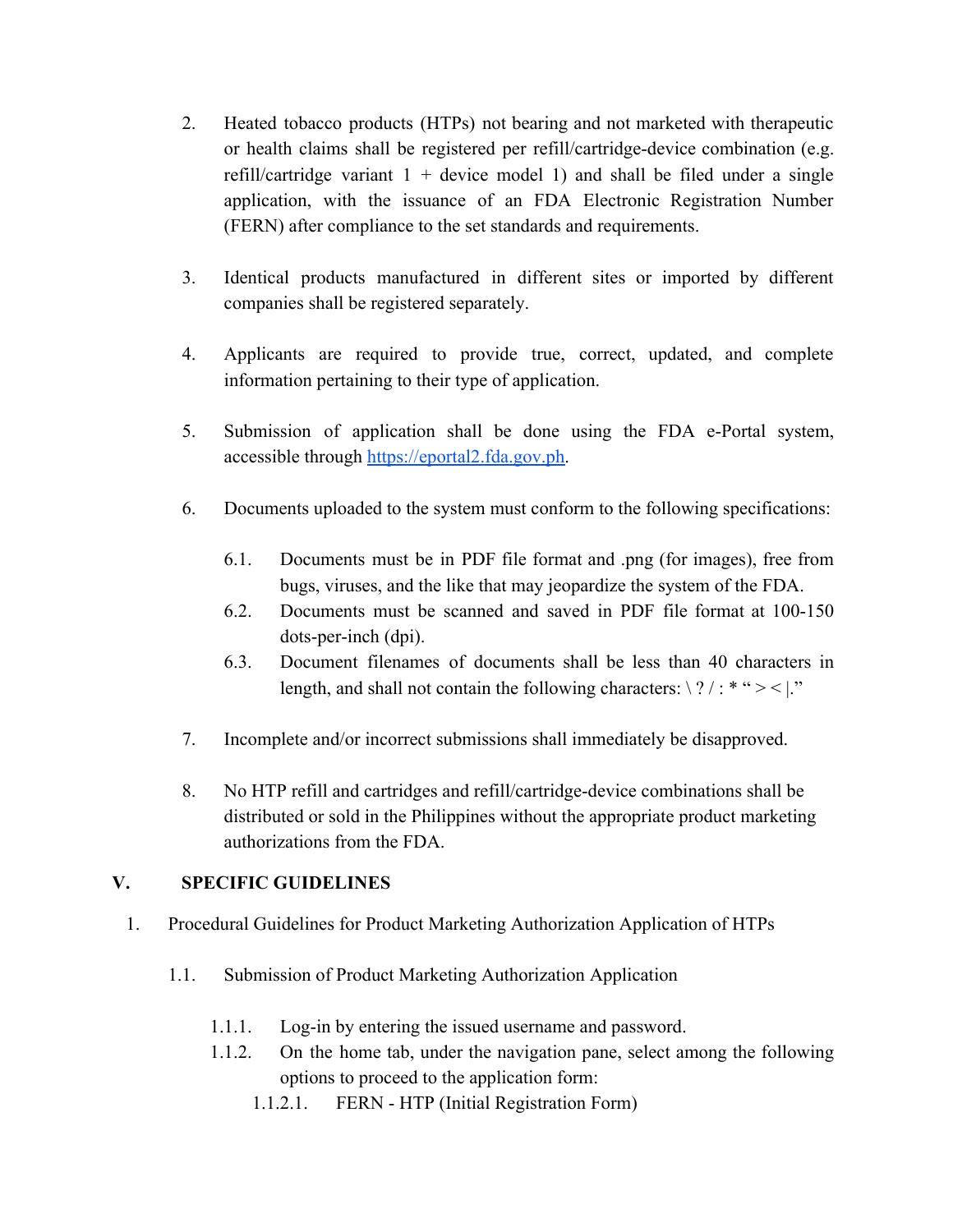- 1.1.3. The product marketing authorization application form is divided into several parts as provided by the application wizards. These include:
	- 1.1.3.1. Declaration of Undertaking
	- 1.1.3.2. Local Company Responsible for Placing the Product in the Market
	- 1.1.3.3. Product Source
	- 1.1.3.4. Particulars of the Product
	- 1.1.3.5. Full Component Listing indicating the function of each component
	- 1.1.3.6. Documentary Requirements (for uploading)

1.1.3.6.1 For FERN Applications: 1.1.3.6.1.1 Product Information File **(see Annex A)** 1.1.3.6.1.2 Pre-Application Documentary Evaluation (PADE) Certification *(see guidelines for the issuance of PADE certification)*

- 1.1.4. Accomplish the application form as provided in parts.
- 1.1.5. An application summary will appear to review the provided information and the attached documentary requirements.
- 1.1.6. Assessment slip will be generated at the end of the step.
	- 1.1.6.1. The computer-generated assessment slip will be viewed through a flash window.
	- 1.1.6.2. Print and download the file as reference for payment.
	- 1.1.6.3. To continue with the application, click 'Next' to delegate the application to payment posting. The application will then move to the Processed folder in the navigation pane.
	- 1.1.6.4. The status of the application may be checked in the Processed folder as indicated by the Task column.
- 1.1.7. To complete the application submission, the applicant must delegate the application to the FDA Cashier/Accounting.
- 1.2. Payment of Application

The application may be paid through any payment options made available by the FDA.

1.3. Results of Application